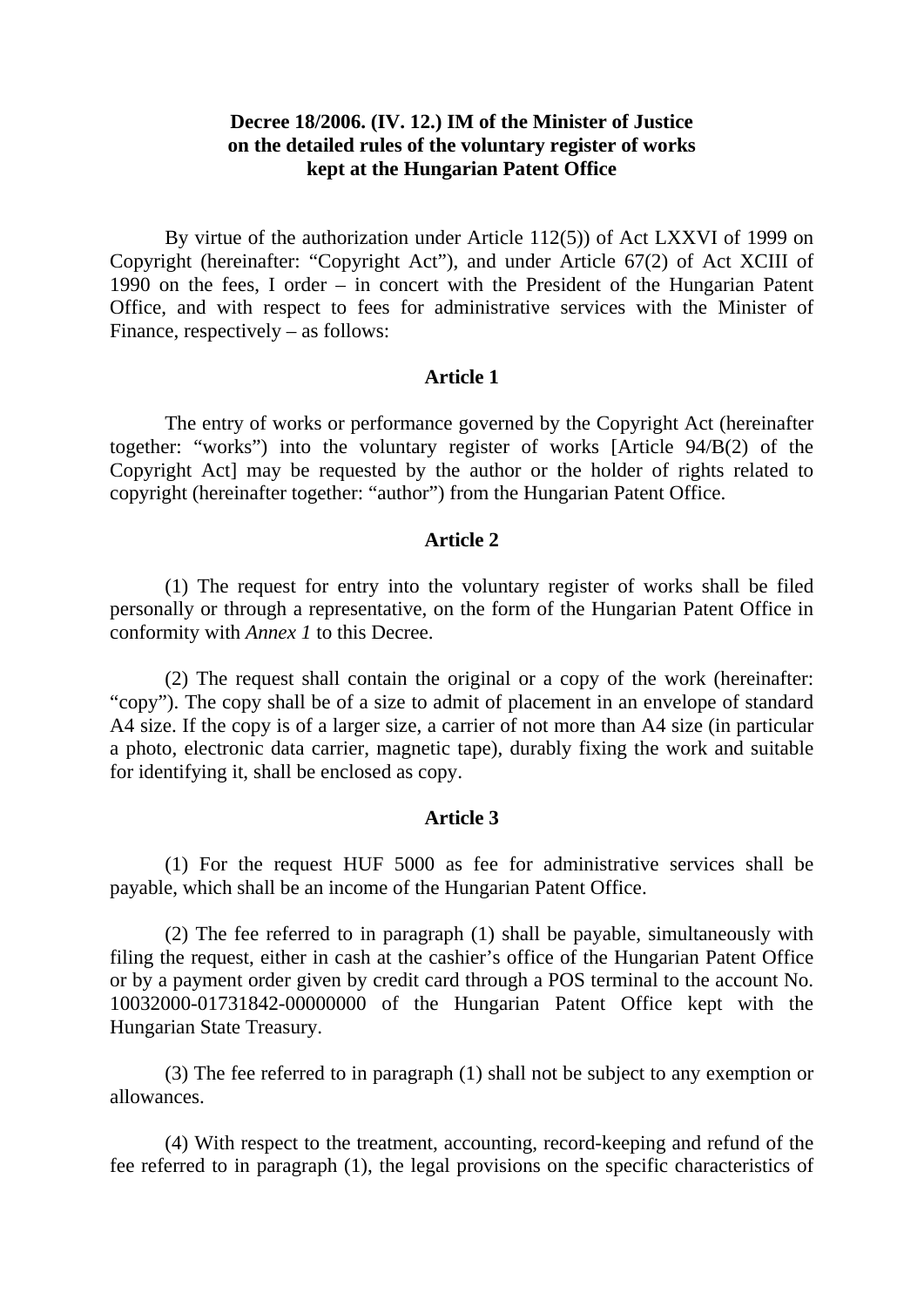the requirement of producing financial statements and of book-keeping relating to budgetary organisations shall apply.

#### **Article 4**

 (1) The Hungarian Patent Office shall immediately comply with requests meeting the requirements referred to in Articles 2 and 3, and shall issue a certificate in conformity with *Annex 2* to this Decree. The copy of the work filed by the author shall be attached to the certificate in a closed envelope bearing the seal of the Hungarian Patent Office and the registration number of the certificate.

 (2) The certificate and the copy in the closed envelope attached in accordance with paragraph (1) can only be used for the purposes of the proof referred to in Article 94/B(2) of the Copyright Act if the seal and the envelope are free of damages.

# **Article 5**

 (1) The author may request withdrawal of the certificate at any time, by using the form according to *Annex 3* to this Decree.

 (2) The request for withdrawal of the certificate shall be filed in two copies personally or through a representative, to which – unless it is impossible – the certificate under Article 4(1) and the attached envelope containing the copy shall be enclosed.

(3) The request for withdrawal of the certificate shall be free of charge.

 (4) The Hungarian Patent Office shall immediately comply with requests meeting the requirements referred to in paragraphs (1) and (2) and shall cancel the certificate, then shall hand over the copy of the request containing the withdrawing statement to the author.

#### **Article 6**

 (1) If a final court ruling establishes the person of the author, the author may request at any time cancellation of the person previously entered as author from the voluntary register of works, on the form according to *Annex 4* to this Decree.

 (2) The request for cancellation from the voluntary register of works shall be filed in two copies personally or through a representative. The final court ruling shall be attached to the request.

 (3) The request for cancellation from the voluntary register of works shall be free of charge.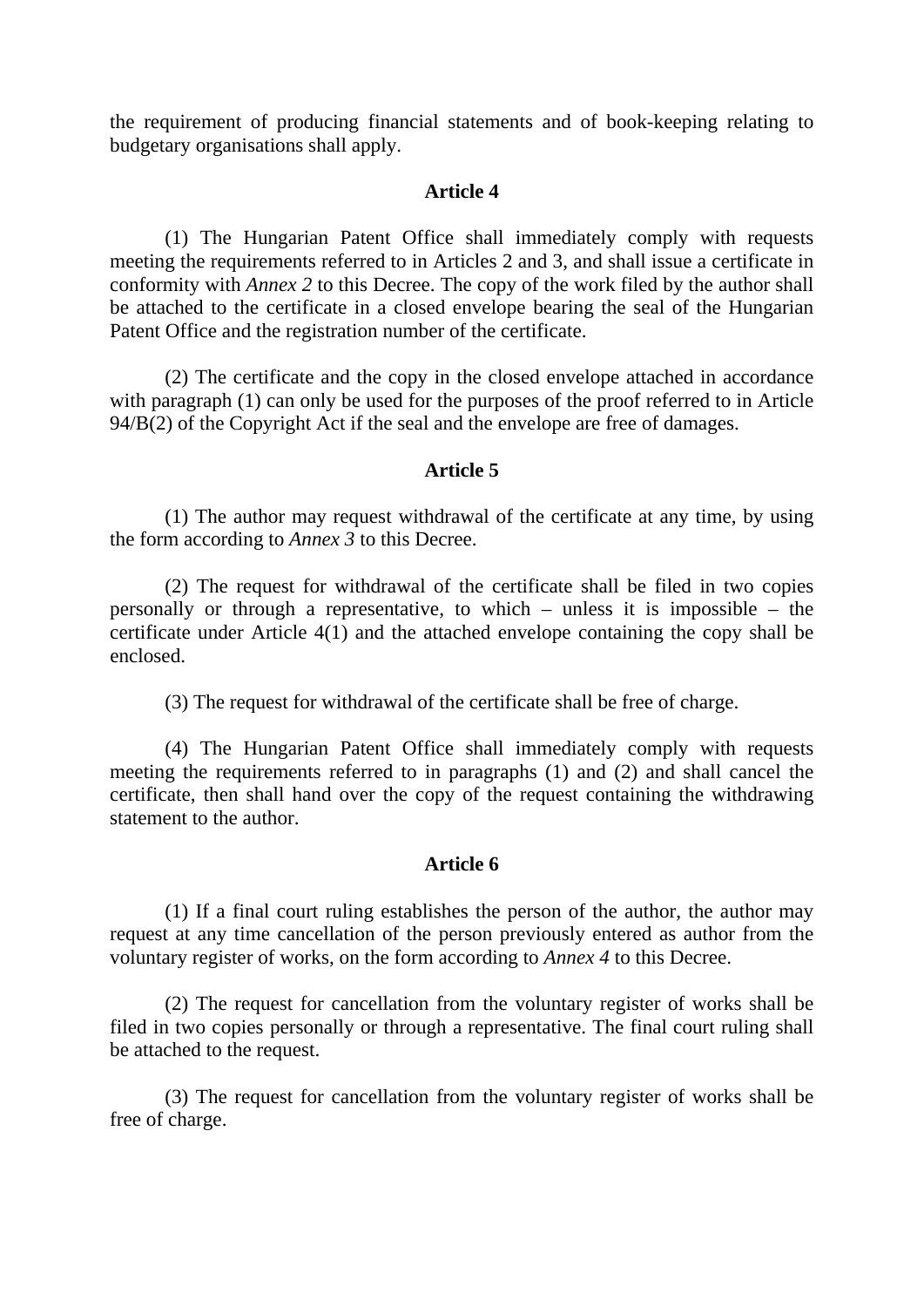(4) The Hungarian Patent Office shall immediately comply with requests meeting the requirements referred to in paragraphs (1) and (2) and shall cancel the person entered as author from the register of works, then shall hand over the copy of the request containing the statement concerning cancellation to the author.

 (5) The Hungarian Patent Office shall also communicate its ruling on cancellation to the person previously entered as author.

## **Article 7**

 If the author agrees to it in writing, the Hungarian Patent Office may make the details submitted on the form referred to in Article 2(1) available to the public and may create a database from the details for the purpose of informing the public.

#### **Article 8**

In any other matters pertaining to the procedures of the Hungarian Patent Office concerning the voluntary register of works, the provisions of Act CXL of 2004 on the general rules of the procedures and services of administrative authorities shall apply.

## **Article 9**

This Decree shall enter into force on 15 April 2006.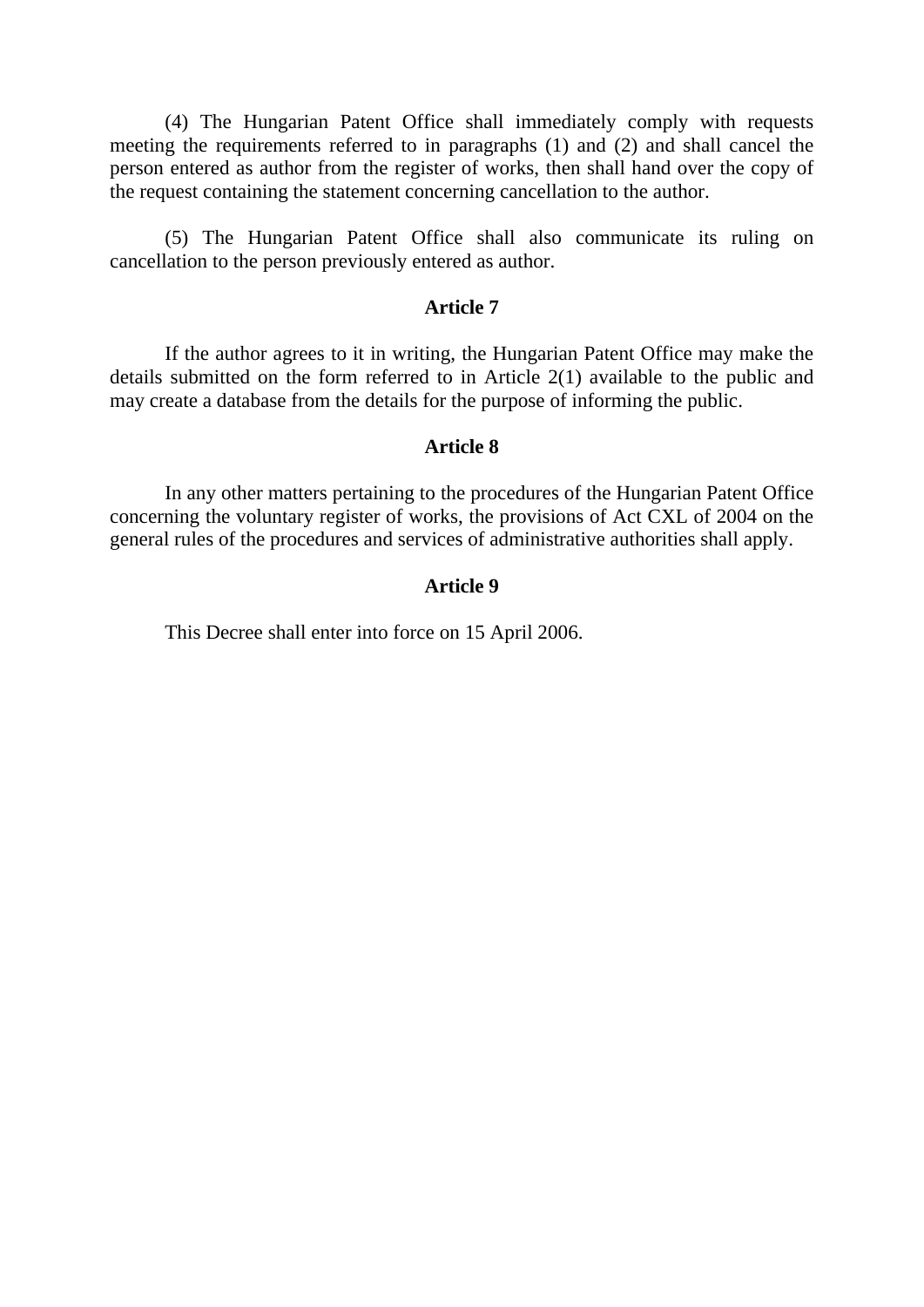*Annex 1 to Decree 18/2006. (IV. 12.) IM* 

**Registration number**:

# **REQUEST**

# **for entry into the voluntary register of works kept at the Hungarian Patent Office**

| 8. Enclosures:<br>power of attorney<br>copy<br>$other:$                                                                                                                                                                                                                                                                            |  |  |  |
|------------------------------------------------------------------------------------------------------------------------------------------------------------------------------------------------------------------------------------------------------------------------------------------------------------------------------------|--|--|--|
| Done in Budapest, on  day  month  year                                                                                                                                                                                                                                                                                             |  |  |  |
| signature of author(s) or representative                                                                                                                                                                                                                                                                                           |  |  |  |
| I agree to the Hungarian Patent Office's making the details under 1 to 7 available to the public<br>and creating a database from the details for the purpose of informing the public.                                                                                                                                              |  |  |  |
| $\mathbf{r}$ $\mathbf{r}$ $\mathbf{r}$ $\mathbf{r}$ $\mathbf{r}$ $\mathbf{r}$ $\mathbf{r}$ $\mathbf{r}$ $\mathbf{r}$ $\mathbf{r}$ $\mathbf{r}$ $\mathbf{r}$ $\mathbf{r}$ $\mathbf{r}$ $\mathbf{r}$ $\mathbf{r}$ $\mathbf{r}$ $\mathbf{r}$ $\mathbf{r}$ $\mathbf{r}$ $\mathbf{r}$ $\mathbf{r}$ $\mathbf{r}$ $\mathbf{r}$ $\mathbf{$ |  |  |  |

Done in Budapest, on ….. day ….. month ….. year

……………………………………………… signature of author(s) or representative

\* to be filled in if there is a representative \*\* to be filled in if necessary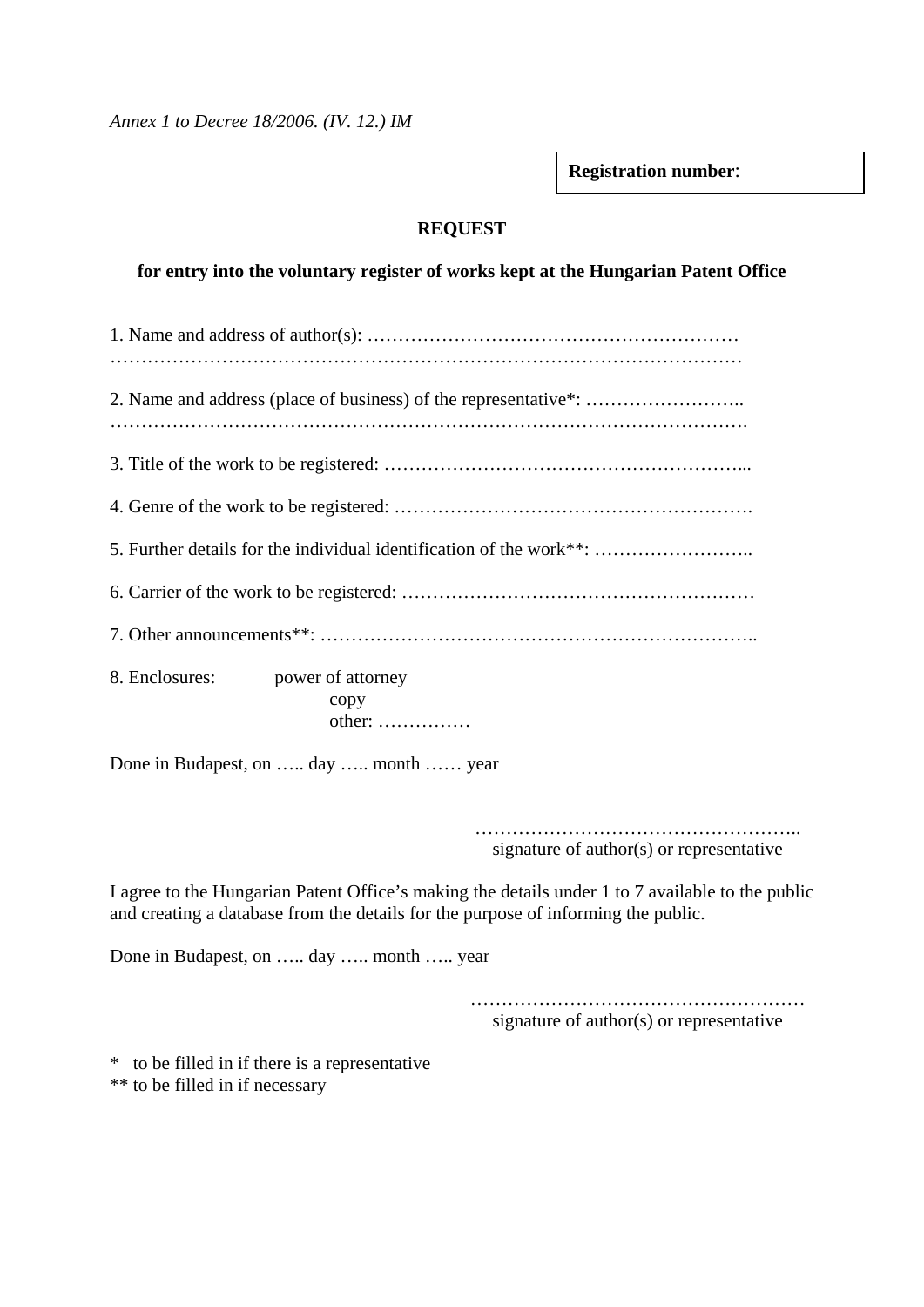*Annex 2 to Decree 18/2006. (IV. 12.) IM* 



**Hungarian Patent Office**  Garibaldi u. 2. H-1054 Budapest

Administrator: Registration number:

### **CERTIFICATE**

 I certify that XY (name, address) as requester(s) had the enclosed document entered into the register as his (their) own work/performance/sound recording/film/radio programme/ television programme/database.

I issued this certificate in compliance with Decree 18/2006. (IV. 12.) IM of the Minister of Justice on the detailed rules of the voluntary register of works kept at the Hungarian Patent Office.

Done in Budapest, on …. day ….. month ….. year

……………………………………….. name and position of issuing person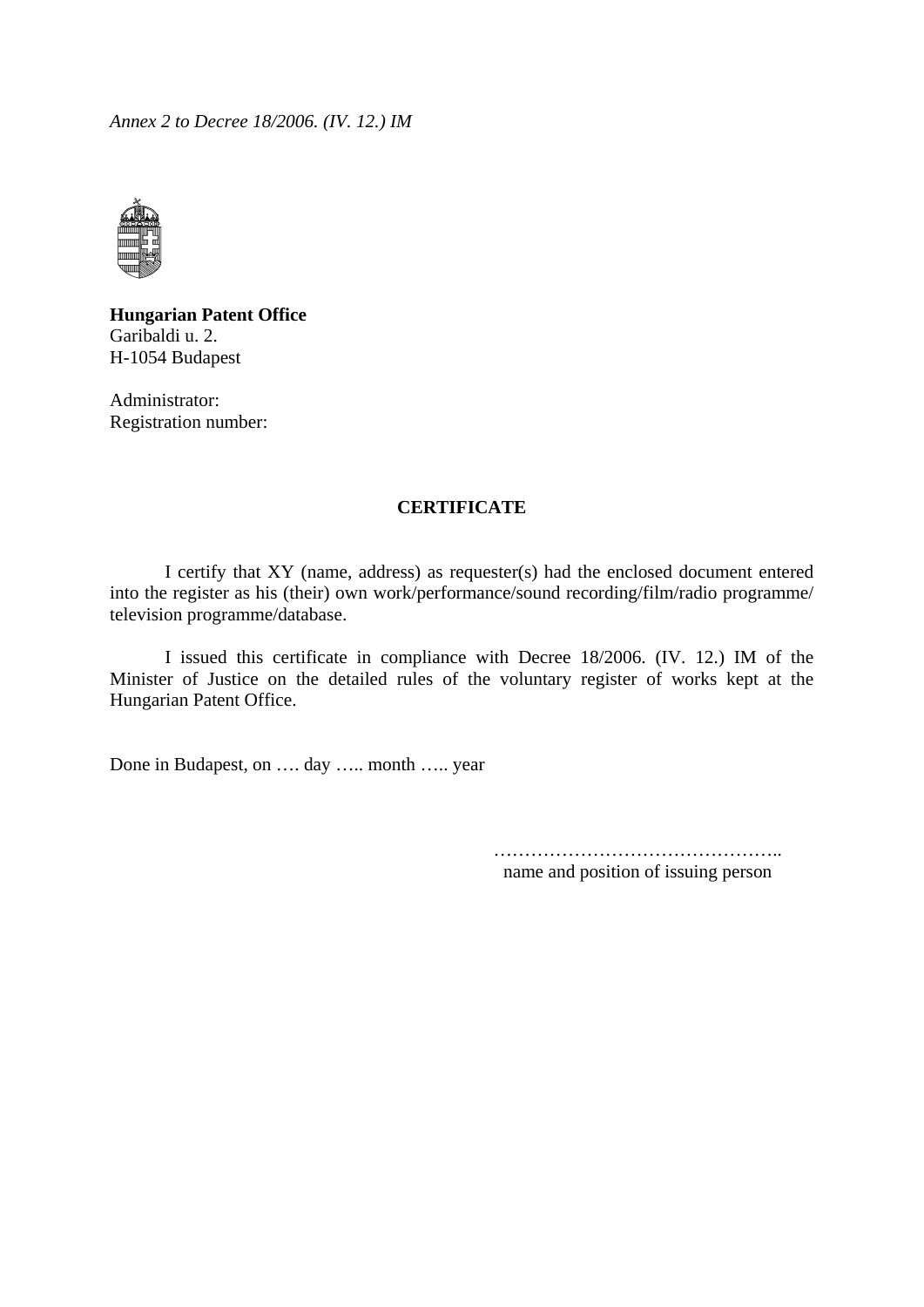*Annex 3 to Decree 18/2006. (IV. 12.) IM* 

# **REQUEST**

# **for withdrawal of a certificate on entry into the voluntary register of works kept at the Hungarian Patent Office**

| 6. Enclosures: power of attorney<br>copy<br>$other:$ |  |
|------------------------------------------------------|--|

 I, the undersigned (author's name) request the Hungarian Patent Office to withdraw the certificate issued about the work registered under the registration number indicated in point 5, with effect from ….. day ….. month ….. year.

Done in Budapest, on ….. day ….. month …… year

…………………………………………….. signature of author(s) or representative

# **To be filled in by the Hungarian Patent Office**

I withdrew the certificate with effect from …. day ….. month …. year.

Done in Budapest, on …. day …. month …. year

…………………………………………… name and position of issuing person